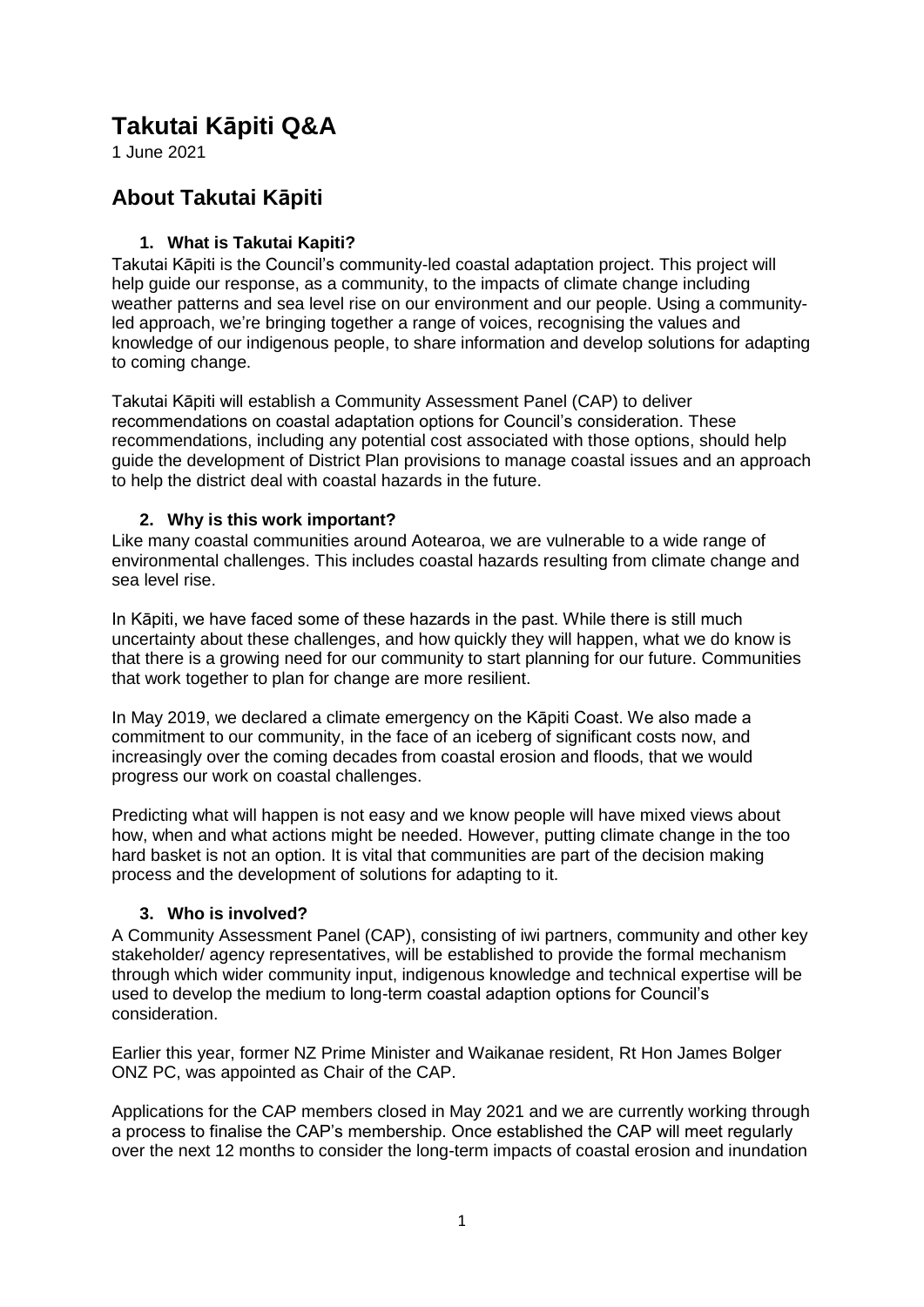and the risks they represent consider legislative requirements, review a range of adaptation options, and assess these against environmental, cultural, social, and economic impacts.

# **4. Have iwi been involved in Takutai Kapiti?**

We are committed to iwi partnership, to ensure the collective environmental vision, values and position inherited and held by the iwi of Kāpiti are woven through the project. We will continue to work with mandated representatives as we shape the process going forward.

# **5. How will the community be involved in Takutai Kapiti?**

Although there are multiple ways that the community can be involved in the Takutai Kāpiti project, the main conduit for community involvement will be through the Community Assessment Panel.

The Community Assessment Panel will meet regularly over a 12-month period to consider the coastal hazards and risks they represent, review a range of adaptation options, and assess environmental, cultural, social and economic impacts.

At the end of the process, the Community Assessment Panel will recommend coastal adaptation options for Council's consideration. The recommendations should help guide development of District Plan provisions to manage coastal issues and an approach for the district dealing with coastal hazards, and medium to long-term coastal adaption options for Council's consideration.

The wider community will be able to feed into the process in less formal ways; this will include utilising the dedicated [Takutai Kāpiti website,](https://takutaikapiti.nz/) surveys, and public open days.

# **6. Hasn't the Council gone down a similar path before?**

No, Council has undertaken work to access the impacts of future coastal erosion and inundation hazards on our coastline but it has not engaged in a community-led approach to developing adaptive pathways.

Numerous coastal adaptation projects have occurred internationally and nationally. Two examples include the Hawke's Bay Clifton to Tongoio Coastal Hazard Strategy 2120, and the Makara Beach project in Wellington. Coastal adaptation projects are currently underway in other parts of the country (e.g. Thames Coromandel District, Tasman District, Hurunui District and Christchurch City).

We will draw on these projects and look at other emerging best practice to refine our approach for Kāpiti. More information about these projects is available on our [Takutai Kapiti](https://takutaikapiti.nz/articles/resources/)  [website.](https://takutaikapiti.nz/articles/resources/)

# **7. What does success for the Takutai Kapiti project look like?**

At the end of the Takutai Kāpiti project, we'll have a sustainable and flexible 100-year coastal adaptation strategy for the Kāpiti Coast District that is supported by sound technical expertise, and reflects the values and aspirations of tangata whenua and our community.

# **8. Why is the project focussing on adaption and not mitigation?**

Mitigation and adaptation are the two approaches for addressing climate change issues. We need both however, Takutai Kāpiti focuses on building resilience and adapting to change along our coast.

*Climate change mitigation* means avoiding and reducing emissions of heat-trapping greenhouse gases into the atmosphere to prevent the planet from warming to more extreme temperatures.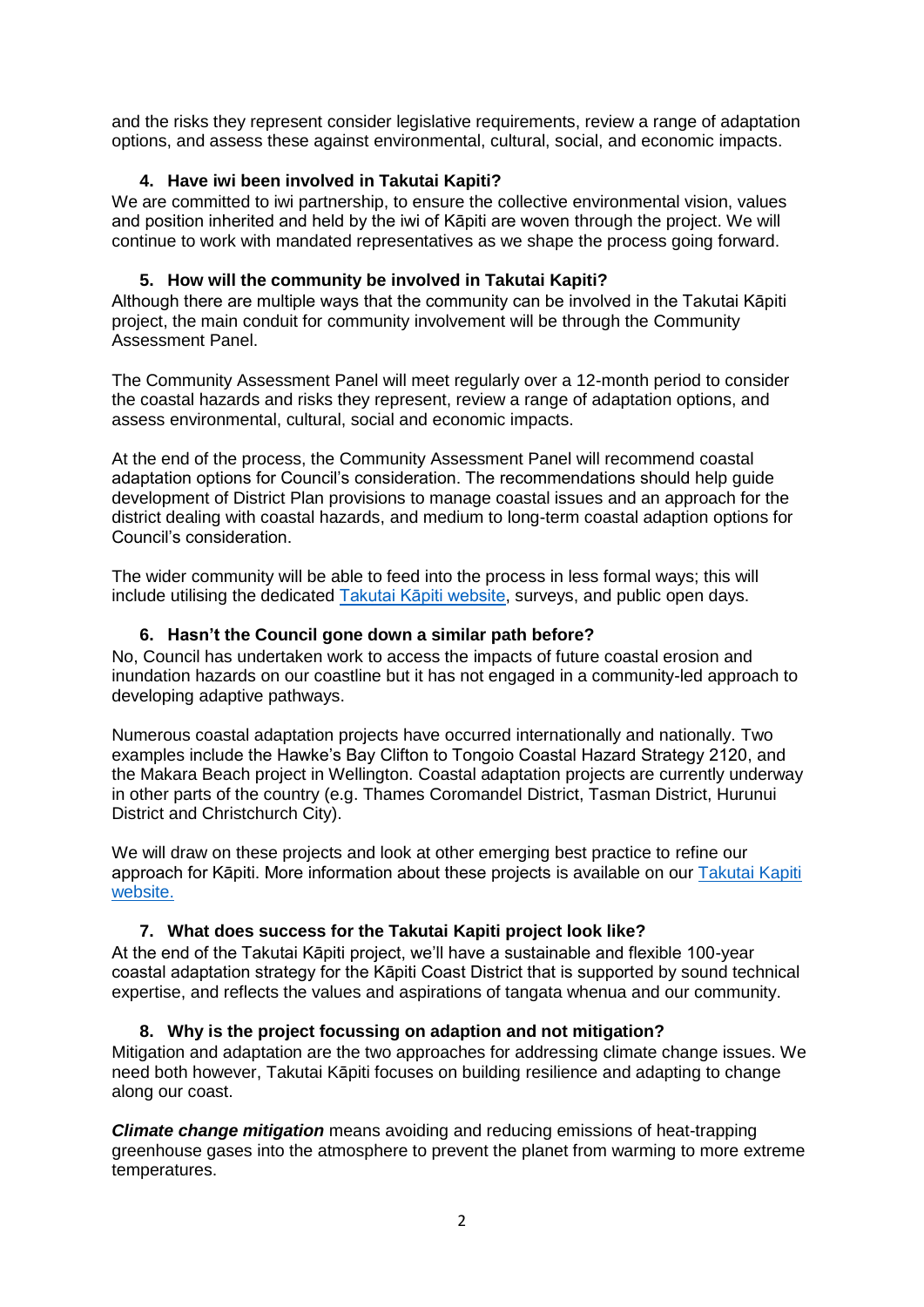*Climate change adaptation* means altering our behavior, systems, and—in some cases ways of life to protect our families, our economies, and the environment in which we live from the impacts of climate change. The more we reduce emissions right now, the easier it will be to adapt to the changes we can no longer avoid. The aim is to build resilience so the impact is less.

Mitigation actions will take decades to affect rising temperatures, so we must adapt now to the change that is already upon us—and will continue to affect us in the foreseeable future.

# **9. What are the cost implications for Takutai Kāpiti?**

A key part of the Community Assessment Panel (CAP) process is to consider a range of adaptation options (informed by technical expertise, cultural, social and economic impact assessments). Cost modelling will be undertaken as part of this stage of the process**.**

#### **10. Why does Kāpiti need to prepare for the impacts of climate change and coastal hazards?**

There are statutory and legislative requirements for Councils to manage the risks from coastal hazards and the effects of climate change.

An important document is the New Zealand Coastal Policy Statement 2010 (Objective 5 and Policies 24-27) which directs councils to identify areas that may potentially be affected by coastal hazards over a timeframe of at least 100 years and to assess a range of options for reducing coastal hazard risk.

Under the Resource Management Act 1991 (RMA) the Council must prepare its district plan in accordance with, and must give effect to the New Zealand Coastal Policy Statement<sup>1</sup>. Under s.6 (h) of the RMA, the management of natural hazards is considered a matter of national importance.

# **Understanding the impacts of climate change on our coast**

# **11. How will climate change impact people living along the coast?**

While we don't know how significant the impact of a changing climate and sea level rise will be, or how quickly these changes will happen in Kāpiti, we do know that communities that plan for change, and work together, are more resilient in the face of that change.

It is important that we are dealing with the social and environmental challenges facing us, including climate change impacts. Adapting to climate change along with ongoing development pressures on our coasts will be an ongoing challenge into the future.

People within our coastal communities will need to:

become more aware of climate change effects

**.** 

consider how they become more resilient to the potential impacts of climate change.

Climate change and impacts from sea level rise will vary along the coastline and decisionmakers face unavoidable uncertainty. It is not possible, practical or sensible to wait until uncertainties are reduced before we start to consider what options might be preferred by the community. That's why we are starting this conversation now.

<sup>&</sup>lt;sup>1</sup> Resource Management Act 1991, section 74 (1)(ea), and section 75 (3)(b).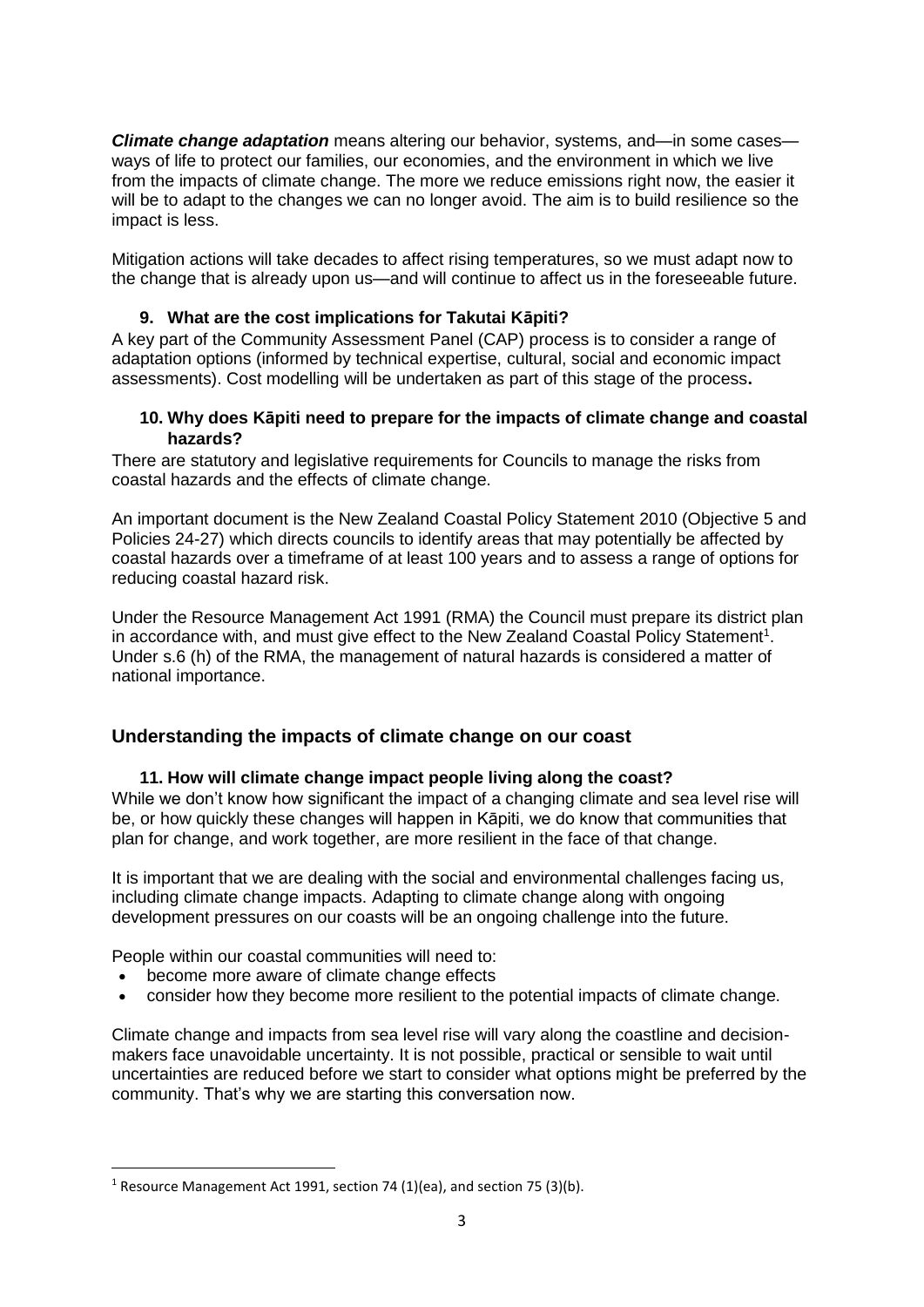# **The Kāpiti Coast Coastal Hazard Susceptibility and Vulnerability Assessment**

# **12. Why have you produced the Kāpiti Coast Coastal Hazard Susceptibility and Vulnerability Assessment - Vol 1: Methodology Report?**

This report has been developed to provide background technical information on the methods of how the areas susceptible to present and future coastal hazard are being calculated in the Kapiti Coast District. This is required for Takutai Kāpiti, our community-led coastal adaptation process for managing coastal change in our district.

### **13. What is the methodology report?**

The coastal hazard susceptibility and vulnerability assessment is being reported in two volumes. Volume 1 covers the methodology used, and volume 2 will present the results. Volume 1 is the more technical document that outlines the data and scientific methods used to assess current and future erosion and inundation hazards within the district.

#### **14. What will this information be used for?**

The information will be used to inform discussions with the community about the extent of coastal erosion and inundation that the district may face in the future with sea level rise. It is likely to then be used to support the development of new District Plan provisions around coastal hazards.

#### **15. Has it been peer reviewed?**

Yes – the methodology report has been through an external peer review process, the findings of which are attached to the report.

#### **16. Is this methodology best practise and used elsewhere?**

Yes – the various methodologies have been used recently in coastal hazard assessments around New Zealand for Councils in both Te Ika a Maui and Te Wai Pounamu, the North and South Islands. The peer review process has confirmed that the methodologies applied are consistent with techniques used to define coastal hazards for similar coastal environs in New Zealand and with the guidelines outlined in the Ministry for the Environment 2017: Coastal Hazards and Climate Change – Guidance for Local Government.

# **Key terms and methods in the report**

#### **17. What is coastal erosion?**

Coastal erosion is the sudden or gradual loss of sand dunes and coastal land due to various coastal processes such as waves and storm surge.

Our coastlines are always changing. Open coast sand beaches can erode rapidly during storms, followed by slower recovery in claimer post-storm periods. . Gravelly and rocky shorelines trend to response less to these storm events. Over long timeframes some shorelines show signs of on-going retreat (erosion) where sediment supply is insufficient to fully recover between storms, whereas others have a good sediment supply and can continue to grow (or accrete).

Sea level rise will promote more erosion along our coastlines. Beaches that are continuing to grow at the moment may begin to erode in the future, and beaches that are already eroding are likely to erode faster in the future.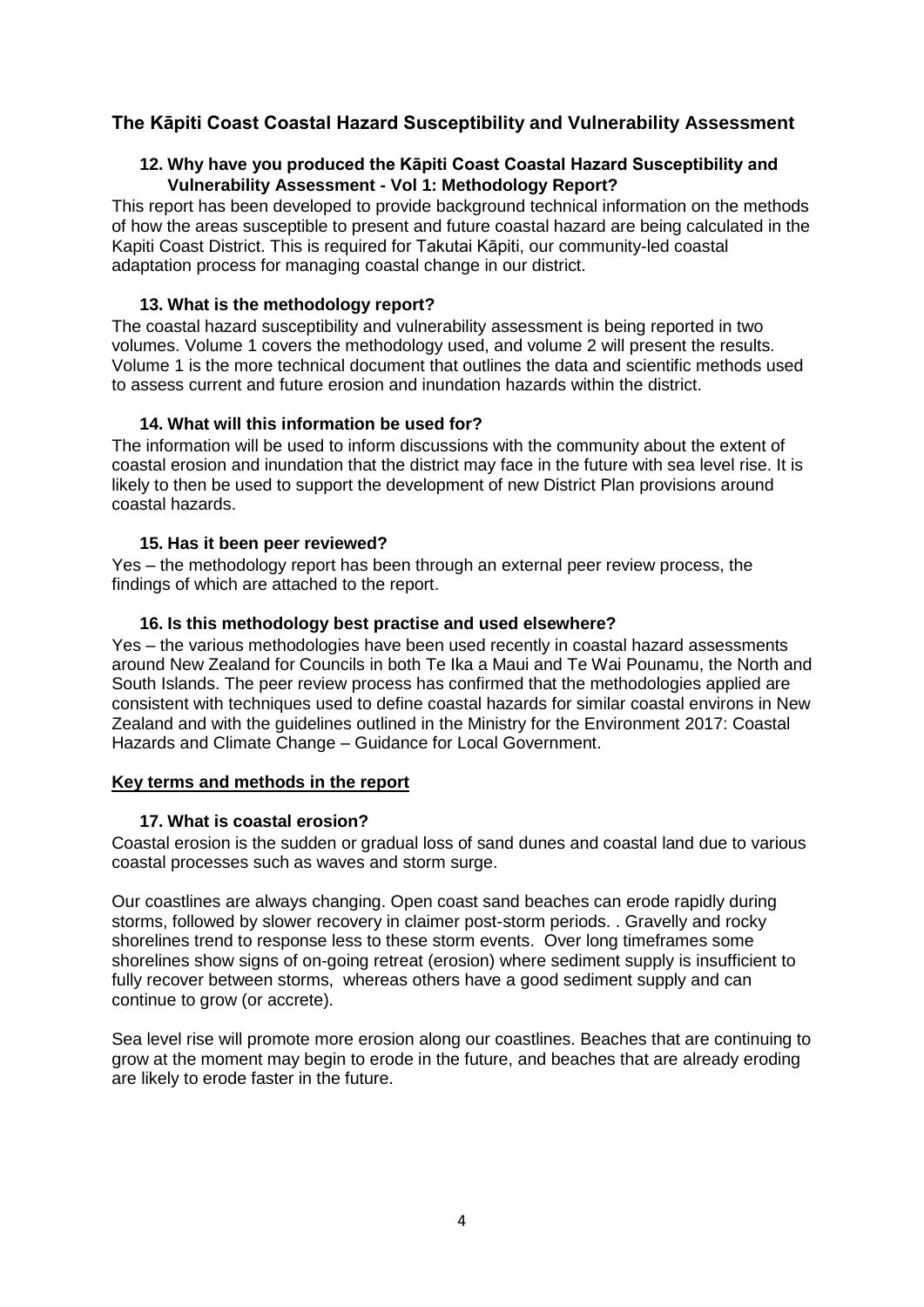# **18. What is coastal inundation?**

Coastal inundation is the flooding of land by water that comes from the sea.

Coastal Inundation occurs at locations with low coastal landforms (e.g. river/stream mouths, low beach ridges, breaks in sand dunes) due to a combination of high tides, and storm weather increasing sea water levels of the sea (called storm surge) and wave heights. With sea level rise due to climate change, the risk of coastal inundation will increase in certain areas. Areas may experience more frequent and deeper inundation and the extent of land experiencing inundation may be bigger.

#### **19. What sea level rise projections have we used?**

Sea level is expected to rise with climate change, but the rate of rise will depend on future global greenhouse gas emissions and how quickly the climate warms.

As is standard in New Zealand, we have used the range of sea rise projections given in the 2017 Ministry for the Environment 'Coastal Hazards and Climate Change: Guidance for local government', and updated these for the projected increases given in the Intergovernmental Panel on Climate Change (IPCC) 2019 'Special Report on the Ocean and Cryosphere in a Changing Climate'. The outcome is a range of projected sea level rises for three points in time: 2050; 2070; and 2120.

#### **20. What does Relative Sea Level Rise (RSLR) mean?**

Relative Sea Level Rise (RSLR) is the combination of sea level rise (SLR) from global climate change and local vertical land movements.

In the Kāpiti District and the wider Wellington Region, the land has a long-term trend of slowly subsiding (lowering) due to the movement of the earth's tectonic plates. As a result of this subsidence the observed change in water levels at our coastline will be bigger than just the rise from sea level rise due to climate change.

# **21. What timeframes have we assessed?**

We are considering potential impacts of sea level rise at three timeframes in the future:

- 2050 to indicate the medium term potential impacts over the next 30-year period. There is greater certainty in the sea level rise projections over this timeframe and range of projections is smaller;
- 2070 to provide a longer-term idea of the range of the hazards over a 50-year timeframe. There is less certainty in the sea level rise projections over this period, so the range of projections is larger; and
- 2120 to provide a very long-term view of how the hazards may change up to 100 years in the future. There is a much greater range and much less certainty in the sea level rise projections over this timeframe.

# **22. What are projected future shoreline positions?**

With different levels of sea level rise the coast will erode by different amounts. The Projected Future Shoreline Positions (PFSP) provide an indication of the range of positions of where the shoreline is most likely to be for each sea level rise projection at the given timeframe using a probabilistic approach.

#### **23. What is a probabilistic approach?**

A probabilistic approach is considered to be a best practise industry standard to deal with the uncertainty in the data and assumptions used to calculate the projected future shoreline positions (PFSP). Under this approach, random combinations of the full range of possible data input values are used to calculate thousands of potential future shoreline positions for each timeframe. This gives us confidence that the full range of possible future shoreline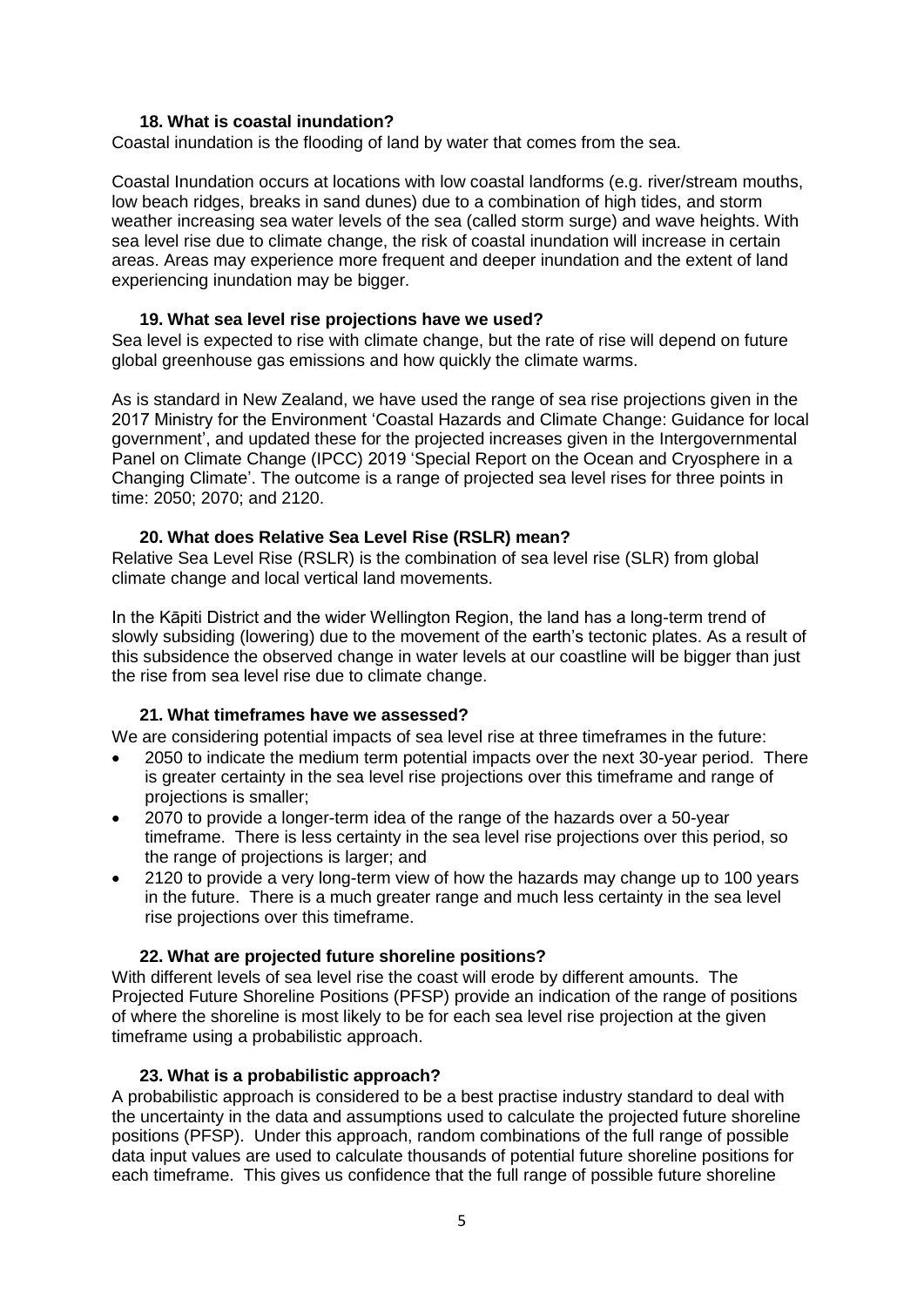positions have been calculated. Statistical methods are then applied to these thousands of possible positions to calculate the probability (likelihood) of each potential future shoreline position occurring.

From this approach, we obtain a range of potential future shoreline positions, with those with the highest probability of occurring being more likely to occur, and these with the lowest probability the least likely to occur.

**24. Why is a different method used for erosion of open coasts and river mouths?** River and stream mouths have more complex interactions of erosion processes as they are also subject to flooding coming down the rivers. This leads to a different method needing to be used to assess them than what is used on the open coast shorelines. These river and stream mouth areas will be shown differently on the results maps.

#### **25. Is there consideration of coastal structures in this assessment?**

Yes – the impact of existing coastal structures on future erosion is considered in this assessment but only for the expected lifespan of those structures. Once a structure is older than its expected lifespan it is no longer considered in this assessment to be providing any protection for the shoreline.

#### **26. What is the difference between coastal inundation and coastal inundation with run-up?**

Modelling has been undertaken that considers what inundation may occur with high sea surface water levels due to tides and storm surges (termed "storm tides") with varying amounts of sea level rise. This will be reported as coastal inundation.

Waves run-up on beaches reaches higher elevations that the "storm tide" water level, and has the ability to overtop low beach ridges and sand dunes along the open coastline. As a result, there is the potential for short time scale increases in the depth and extent of coastal inundation at these locations. Where is likely to occur with \varying amounts of sea level rise has also been modelled, and will be mapped as areas of potential coastal inundation with run-up.

# **27. What is a 1% AEP storm-tide?**

A storm-tide is the combined effect of a storm event and the tide, resulting in a higher sea level than the tide alone. A 1% AEP storm-tide is the sea level reached by the effects of a storm event in combination with the prevailing tide that has a 1% chance of occurring or being exceeded every year. It can also be described as a 1 in 100-year event. The 1% AEP storm tide level has been used to identify where coastal inundation may occur along the Kāpiti Coast in the future with sea level rise.

#### **What happens next**

# **28. What will the results look like?**

Volume 2 of the Kāpiti Coast Coastal Hazard Susceptibility and Vulnerability Assessment will present the results that have been calculated using the methodology detailed in the methodology report.

This will discuss the potential range of projected future shoreline positions plus the potential extent of inundation.

The results will be presented as a series of maps available as pdf and on a web viewer.

The methodology and final assessment report will be independently reviewed by Beca and Greater Wellington, and be made available on the Council's website.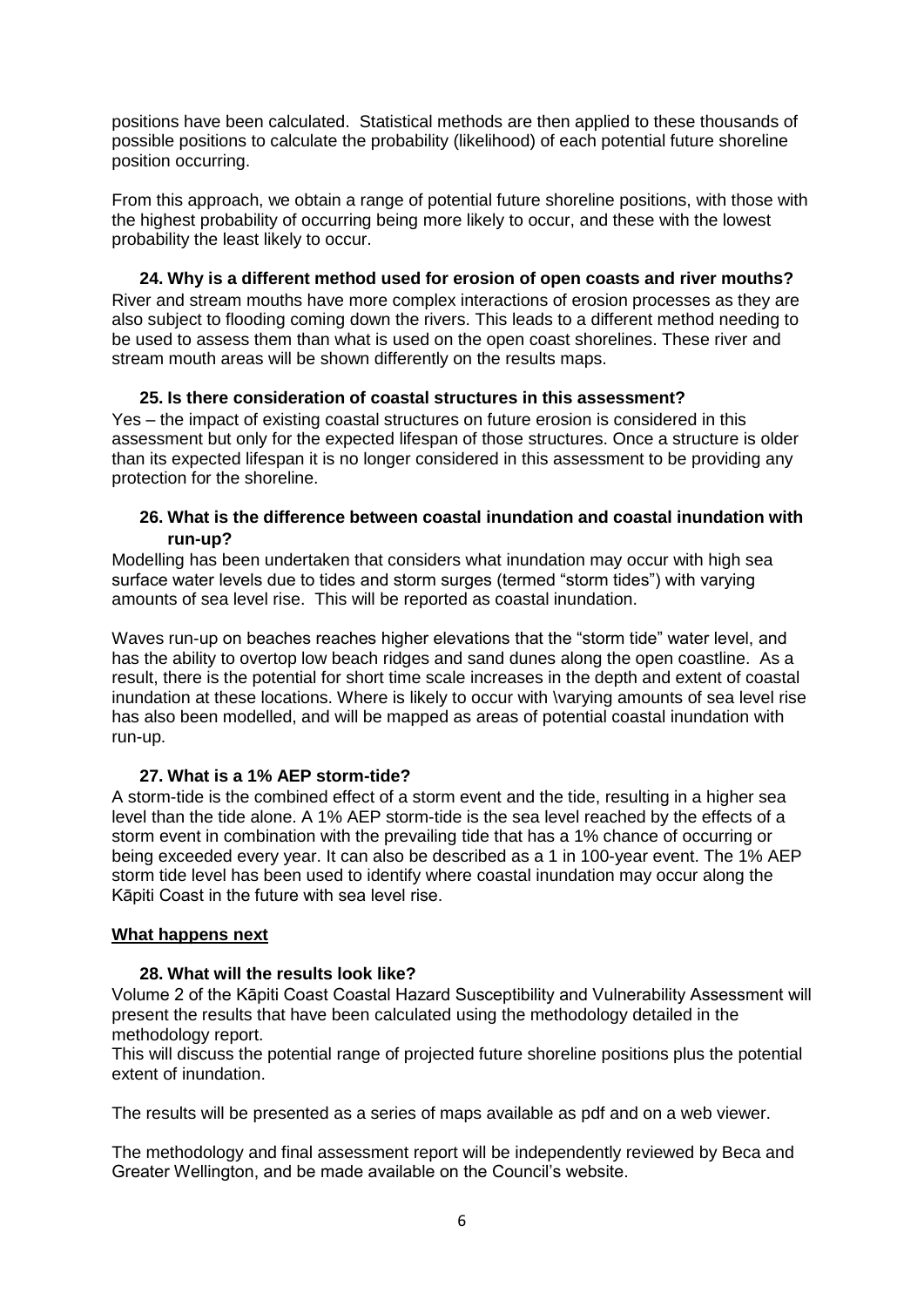#### **29. How will this information affect my Council rates?**

At this stage, we don't know what the implications for Council rates will be – that will depend on what future mitigation or adaption options the community chooses, and the costs of these options over varying timeframes, alongside future Council and central government decisions.

How your property is rated varies depends on where you live, what services you can access and the value of your property.

The annual rates requirement for each rate type is determined through the Council's Annual Plan or Long Term Plan process. This means that there is an opportunity to present your views to the Council before rates are set through those processes.

# **Coastal Hazard provisions in the District Plan**

#### **30. Why were coastal hazard provisions withdrawn from the Kapiti Proposed District Plan?**

As a result of community and submitter concerns surrounding a number of the Proposed District Plan (PDP) provisions relating to coastal hazards, Council commissioned two independent reviews of the PDP in November 2013. An independent Coastal Hazard Review Panel was also established.

On 24 June 2014 the Council received the two reports entitled 'Coastal Erosion Hazard Assessment for the Kāpiti Coast: Review of the Science & Assessment Undertaken for the Proposed Kāpiti Coast District Plan' and 'Independent Review of the Kāpiti Coast Proposed District Plan'. The key findings of the Independent Coastal Hazard review panel was:

*"The opinion of the Panel based on its review is that the existing recommended hazard lines are not sufficiently robust for incorporation into the Proposed District Plan. However, there are components of the analyses undertaken by Lumsden and Coastal Systems Limited, which if updated and combined could potentially yield scientifically–sound, best practice hazard lines for the Kāpiti Coast."*

The report then presented a series of further technical recommendations to improve the scientific evidence to quantify the coastal hazard risks posed to the Kāpiti coastline.

Sylvia Allan (Allan Planning and Research Ltd), in the 'Independent Review of the Kāpiti Coast Proposed District Plan', recommended the formal withdrawal of the coastal hazard provisions of the PDP.

**31. Will there be updated coastal hazard provisions in the future District Plan?** Yes, but the nature of those provisions will not be decided until the Takutai Kāpiti project has been completed.

# **32. What coastal hazard rules currently apply?**

The Council is currently in a transition period, moving from the Operative District Plan (ODP) to the new, Proposed District Plan (PDP). While most rules/restrictions for the district now come from the PDP, all of the rules, which manage coastal hazards, are still taken from the ODP. These existing coastal hazard provisions will continue to apply until replaced by a future change to the district plan.

Links to the coastal hazard provisions, which will continue to apply until, replaced via future RMA Schedule 1 process can be found